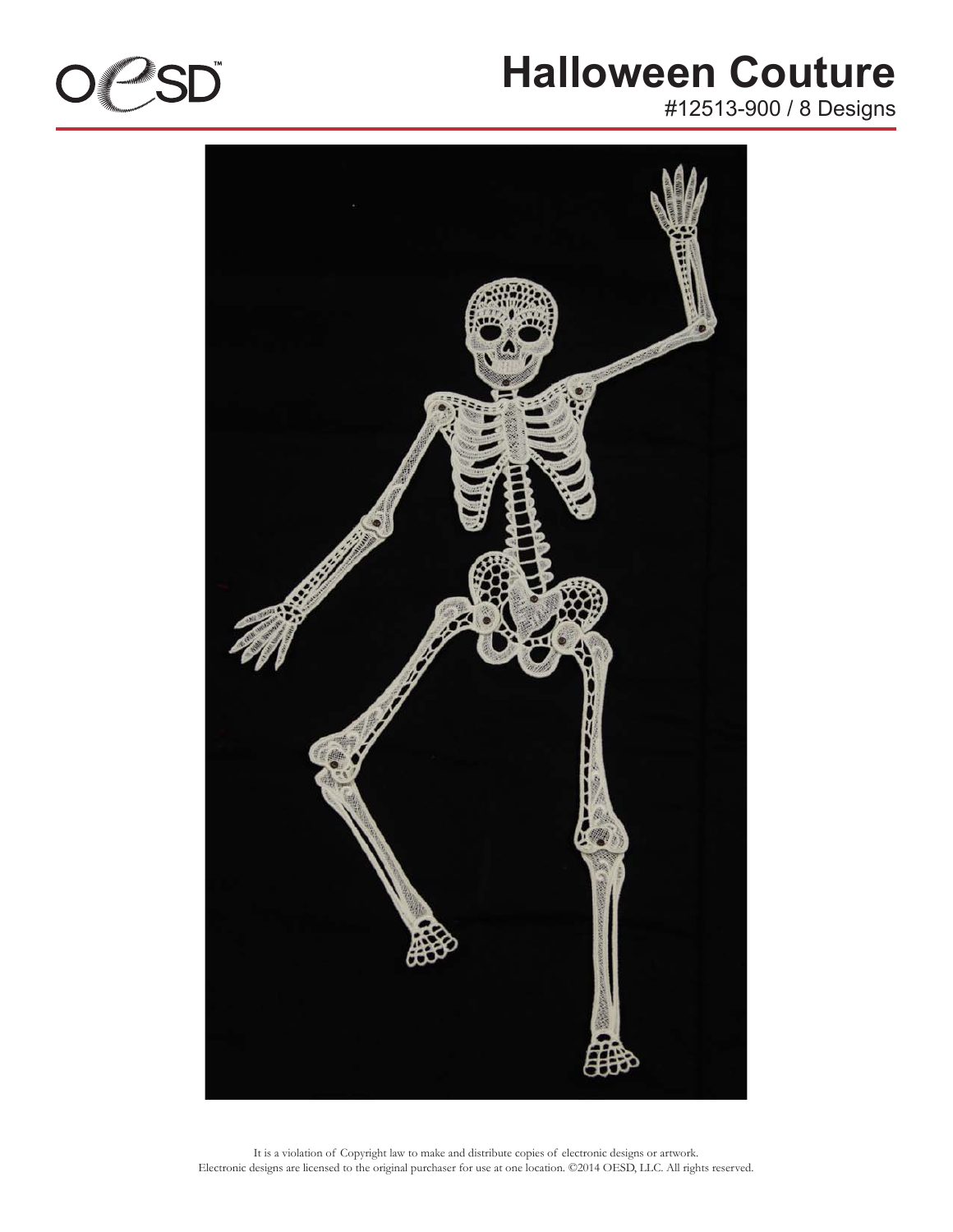

#12513-900 / 8 Designs

**Note: Some designs in this collection may have been created using unique special stitches and/or techniques. To preserve design integrity when rescaling or rotating designs in your software, always rescale or rotate designs using the handles directly on-screen.**



Listings below indicate color sample, stitching order and suggested thread color number. Most numbers indicate Isacord thread. Colors beginning with 20501 refer to YLI Fine Metallics, 7 refer to Yenmet Metallic, 8 refer to YLI Variations Variegated Thread and 9 refer to Isacord Multicolor Variegated.

| 12513-34 Skeleton Skull FSL   |  |
|-------------------------------|--|
| 12513-35 Skeleton Ribcage FSL |  |
| 12513-36 Skeleton Spine FSL   |  |

n 1. Single Color Design ................................................... 0101 **12513-38 Skeleton Left Arm FSL** n 1. Single Color Design ................................................... 0101 **12513-39 Skeleton Right Arm FSL**

**12513-37 Skeleton Pelvis FSL**

n 1. Single Color Design ................................................... 0101

**12513-40 Skeleton Left Leg FSL** n 1. Single Color Design ................................................... 0101

**12513-41 Skeleton Right Leg FSL** n 1. Single Color Design ................................................... 0101

<sup>36</sup> Design contains a loose fill.

Some solid areas shown are not stitched.

- L Design is larger than 5" (127 mm) in either direction.
- S Design is smaller than 1.5" (38.1 mm) in either direction.

It is a violation of Copyright law to make and distribute copies of electronic designs or artwork. Electronic designs are licensed to the original purchaser for use at one location. ©2014 OESD, LLC. All rights reserved.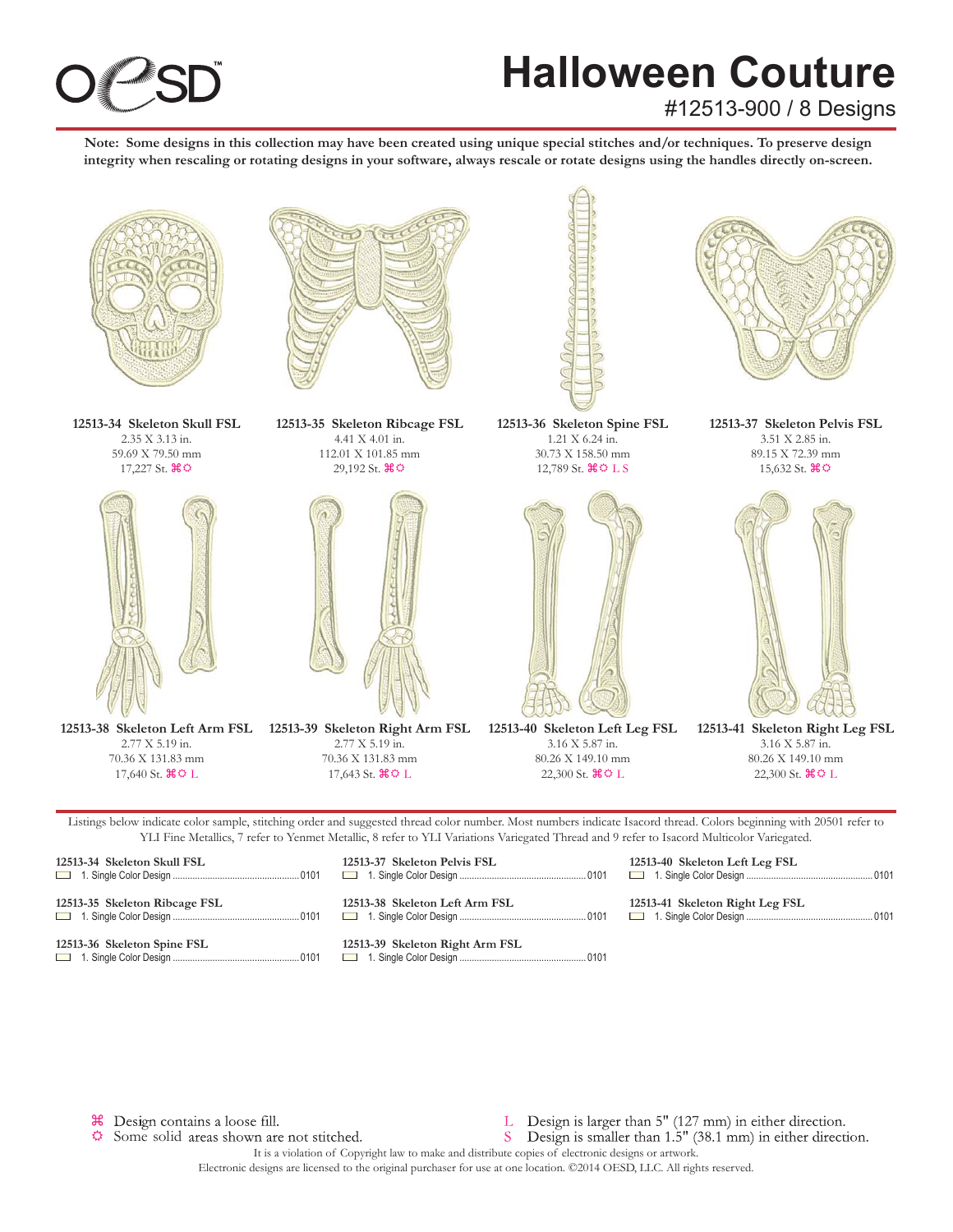

General Freestanding Lace Instructions

### **General Freestanding Lace Guidelines**

#### **Supplies:**

#### **Embroidery Thread:**

• Use the same embroidery thread in the bobbin as the needle. **Needles:**

• Use an Organ 80/12 Titanium needle for extended needle life. **Stabilizer:**

• Use water-soluble stabilizer or film water-soluble stabilizer.

#### **Handy Hints:**

#### **For Stiffer Lace:**

- DO NOT rinse away all of the stabilizer for a "stiffer" lace. Note that the thread may appear a shade darker if stabilizer is not removed completely.
- If you happen to wash too much out, easily re-stiffen by diluting some stabilizer scraps in water and dipping the item in the solution.

#### **For Very Soft Lace:**

• Cut away excess stabilizer. Remove remaining stabilizer by rinsing under warm running water until all traces of the stabilizer are gone. **Note**: If lace should become too limp to work with, dissolve stabilizer scraps in warm water and apply to the lace.

#### **Drying Lace:**

• The lace looks best when left to dry completely. Lay lace piece with right side down to dry. This will minimize the tendency for the lace to curl. Be sure to flatten the piece out entirely and allow ample time to dry.



#### **General Instructions**

- 1. Hoop two layers of water-soluble stabilizer.
- 2. Attach the hoop to the machine and select the design of your choice.
- 3. Stitch the design.
- 4. Remove the hoop from the machine and the design from the hoop. Trim excess stabilizer from the design.
- 5. Rinse away remaining stabilizer and allow it to dry.

#### **Handy Hints:**

#### **For 3D Lace Projects:**

- • Adhere 2 layers of heavy weight stabilizer to back of fabrics with temporary adhesive spray **before** hooping or placing down for tackdown and cut in place. This gives fabric a more rigid structure.
- Rinsing out lace with very hot water can cause wrinkles in some fabrics after it has been embroidered. To prevent this, pre-shrink cotton fabric by washing it in warm water and drying it in a dryer.
- If item becomes too limp to work with, iron the appliqué pieces on the wrong side while applying spray starch. After ironing, spray again with starch and allow to dry completely. This will stiffen the lace pieces nicely and aid in construction.
- A pair of tweezers, hemostats, stiletto or a tiny crochet hook can be extremely helpful when inserting the buttonettes into the eyelets. (Please see **Diagram 1** for explanation of "buttonette" and "eyelet".)
- Insert the tip of the tweezers, hemostats or crochet hook into the eyelet, grasp the buttonette and pull through the eyelet. Or a stiletto could be used to push the buttonette through the eyelet.